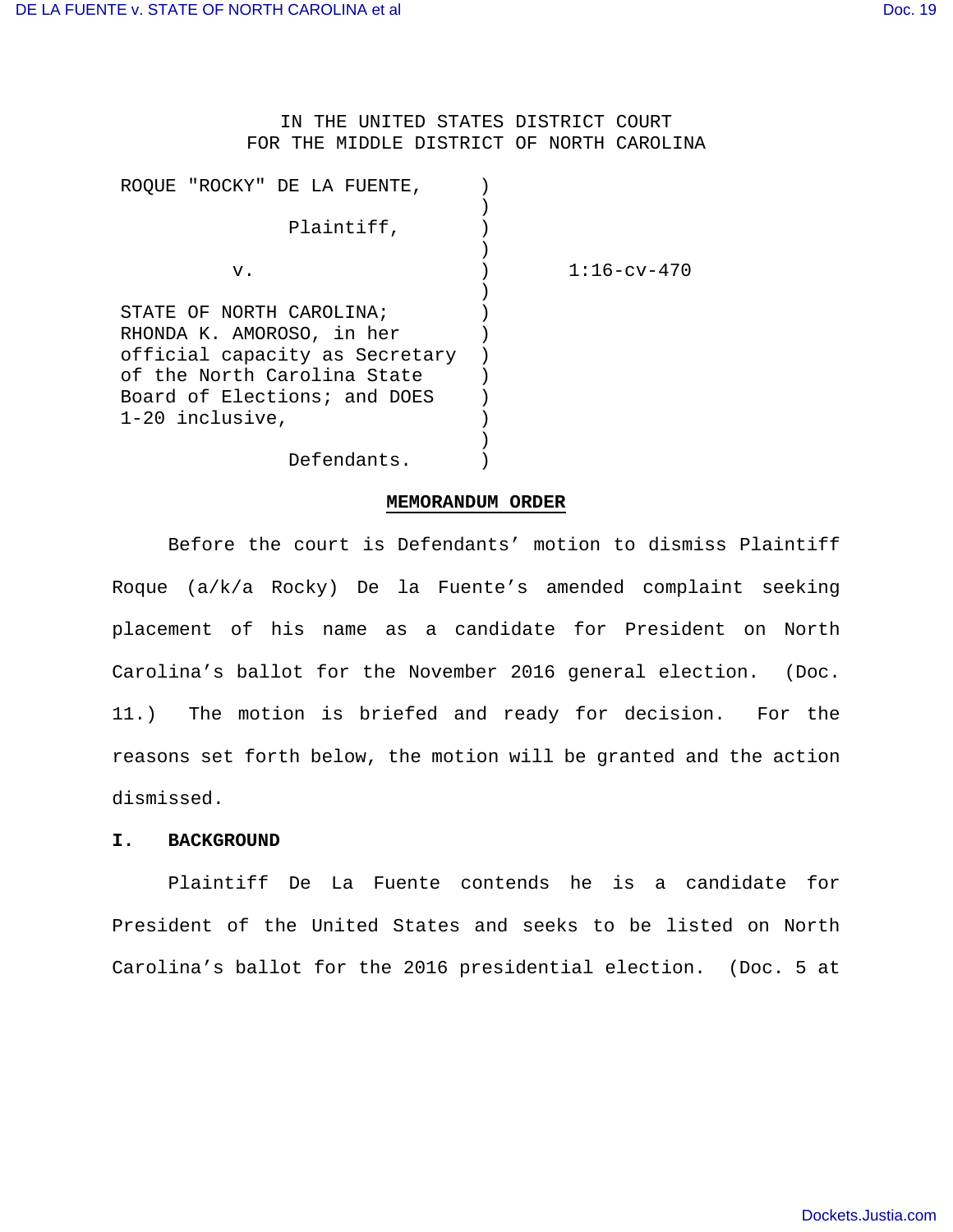$1.$ )<sup>1</sup> He previously appeared on North Carolina's 2016 primary ballot as a Democratic candidate for President and lost. (Doc. 15 at  $3-4$ .) By his own admission (Doc. 5 at 1; Doc. 15 at  $3-4$ , 7-8), he has failed to meet North Carolina's statutory requirements to appear on the general election ballot by failing to garner the required number of signatures on a petition to the State and by failing to submit such a petition before the statutory deadline. See N.C. Gen. Stat. §  $163-122(a)(1)$ . De La Fuente now asks this court to declare these provisions unconstitutional, which he contends will then permit his name to be placed on the November ballot.

It is clear, however, that including De La Fuente on the ballot would violate North Carolina's "sore loser" statute, which prevents a candidate who lost a primary contest from running as an unaffiliated candidate for the same office in the same year. See id. § 163-122(a). Consequently, the court concludes that it lacks subject matter jurisdiction over this action because De La Fuente lacks standing.<sup>2</sup> Defendants' motion will therefore be granted.

i

 $1$  De La Fuente is apparently also a candidate for U.S. Senate in the State of Florida as a member of the Democratic Party. (Doc. 12 at 3, 9.)

 $2$  The State of North Carolina also seeks dismissal on the grounds that it is immune from suit under the Eleventh Amendment. De La Fuente does not contest this ground (Doc. 15 at 5), and the action against the State is dismissed on that ground as well. Defendants further argue that the amended complaint should be dismissed pursuant to Federal Rule of Civil Procedure  $12(b)(6)$ . Although the court does not need to reach this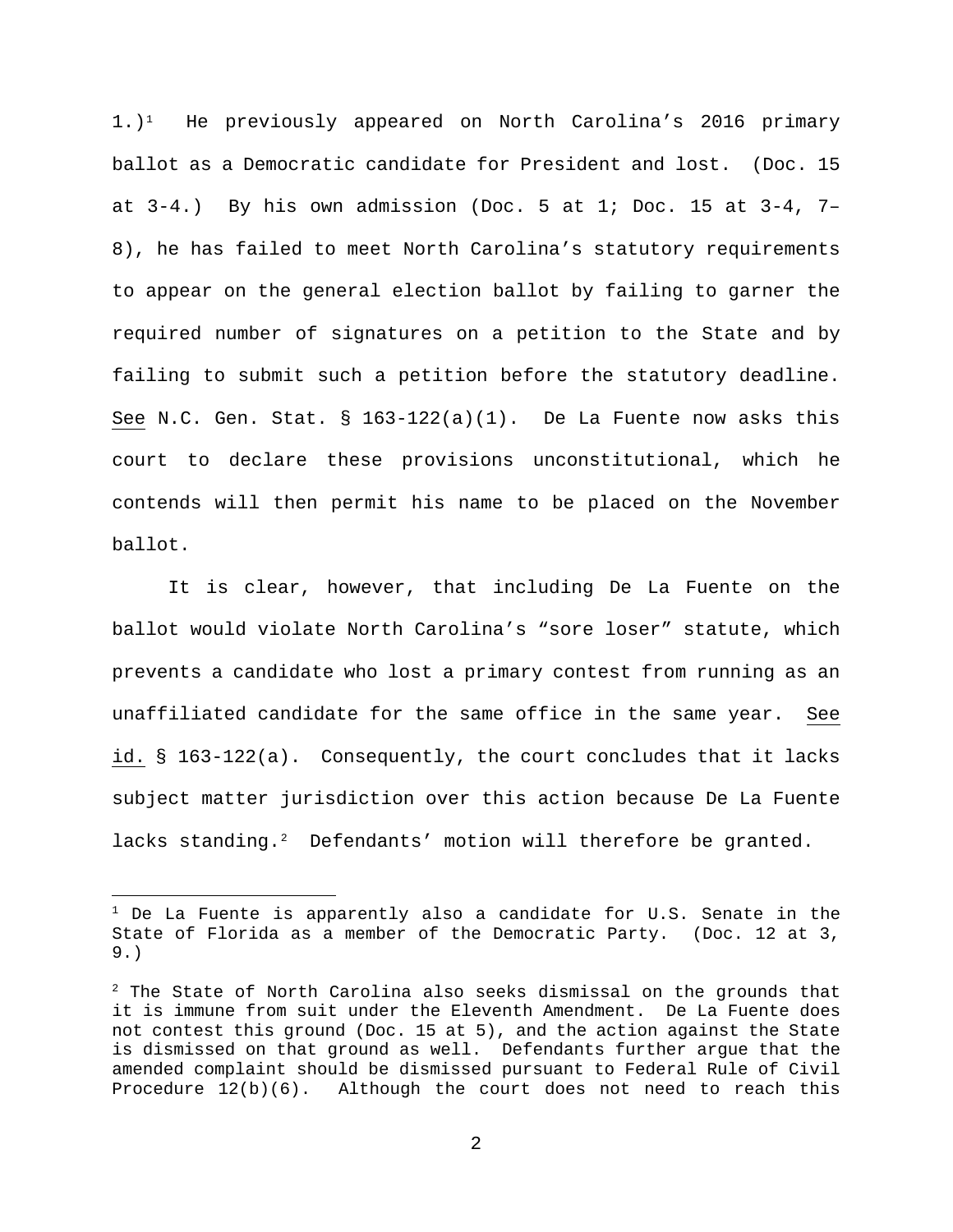## **II. ANALYSIS**

Confronted with a motion to dismiss under Federal Rule of Civil Procedure  $12(b)(1)$ , De La Fuente bears the burden of establishing his standing to bring his claim; that is, injury in fact; causation; and redressability. White Tail Park, Inc. v. Stroube, 413 F.3d 451, 458-59 (4th Cir. 2005). Because standing is "an indispensable part of the plaintiff's case," De La Fuente must support each element "in the same way as any other matter on which the plaintiff bears the burden of proof, i.e., with the manner and degree of evidence required at the successive stages of litigation." Id. at 459 (quoting Lujan v. Defs. of Wildlife, 504 U.S. 555, 561 (1992)). At the pleading stage, "general factual allegations of injury resulting from defendant's conduct may suffice." Id. (quoting Lujan, 504 U.S. at 561). In deciding a motion to dismiss under Rule  $12(b)(1)$ , this court may consider evidence outside the pleadings. Id. (citing Richmond,

argument, it is noteworthy that the Fourth Circuit has rejected similar constitutional challenges to North Carolina's signature requirements, see McLaughlin v. N.C. Bd. of Elections, 65 F.3d 1215, 1226 (4th Cir. 1995) (upholding North Carolina's signature requirement for new parties, which is identical to the requirement for unaffiliated candidates); Greene v. Bartlett, No. 10-2068, 2011 WL 4842634, at \*1 (4th Cir. Oct. 13, 2011) (concluding that "§ 163-122(a)(2) does not run afoul of either the First Amendment or the Equal Protection Clause"), and petition deadlines, Pisano v. Strach, 743 F.3d 927 (4th Cir. 2014) (upholding North Carolina's petition deadline for new parties, which is earlier than the deadline for unaffiliated candidates). Because the court is dismissing De La Fuente's claims on the grounds set forth, it need not reach any of these additional grounds raised by Defendants.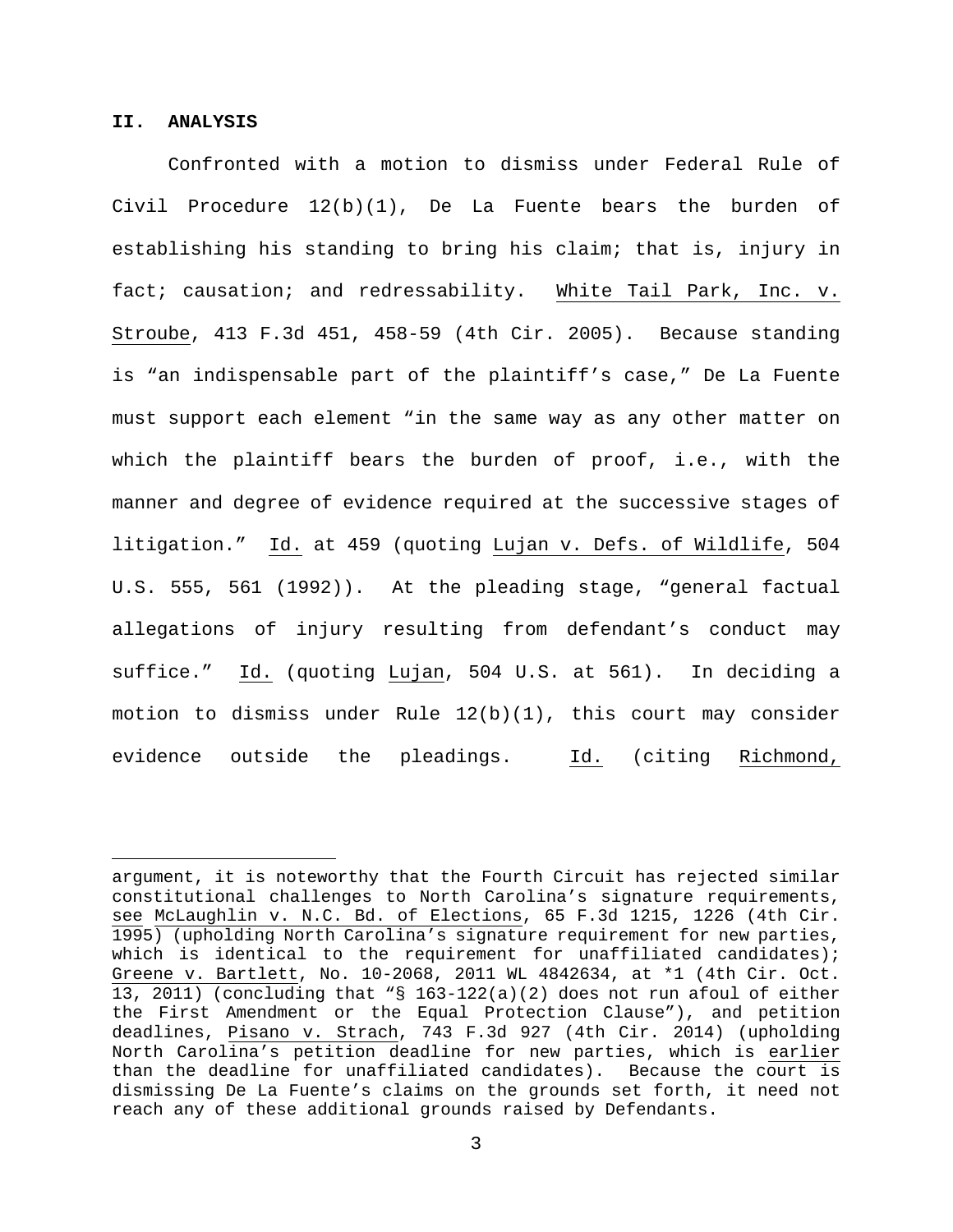Fredericksburg & Potomac R.R. Co. v. United States, 945 F.2d 765, 768 (4th Cir. 1991)).

De La Fuente lacks standing to bring his claim because he fails to demonstrate that a favorable decision would be likely to redress his alleged injuries. See Lujan, 504 U.S. at 561. In particular, even if this court held unconstitutional the portions of § 162-122(a)(1) he challenges, De La Fuente would not be included on North Carolina's presidential ballot because he is not a member of a registered political party and, because he lost in the primary on the Democratic ticket, fails to comply with North Carolina's sore loser statute.

Like many other States, North Carolina has a sore loser statute, N.C. Gen. Stat. § 163-122(a), that prevents a candidate who previously ran but lost in a primary contest from running as an unaffiliated candidate for the same office in the same year. De La Fuente does not challenge this provision or seek leave to amend his complaint to do so.<sup>3</sup>

Instead, De La Fuente offers new information that the Reform Party nominated him as its presidential candidate on August 9, 2016, and contends that since he is the Reform Party's nominee, he is not an "unaffiliated" candidate and thus falls outside § 163-

 $3$  The Supreme Court and Fourth Circuit have upheld similar statutes. See Storer v. Brown, 415 U.S. 724, 736 (1974); Backus v. Spears, 677 F.2d 397, 399 (4th Cir. 1982) (referring to a post-Storer challenge to South Carolina's sore loser statute as "frivolous").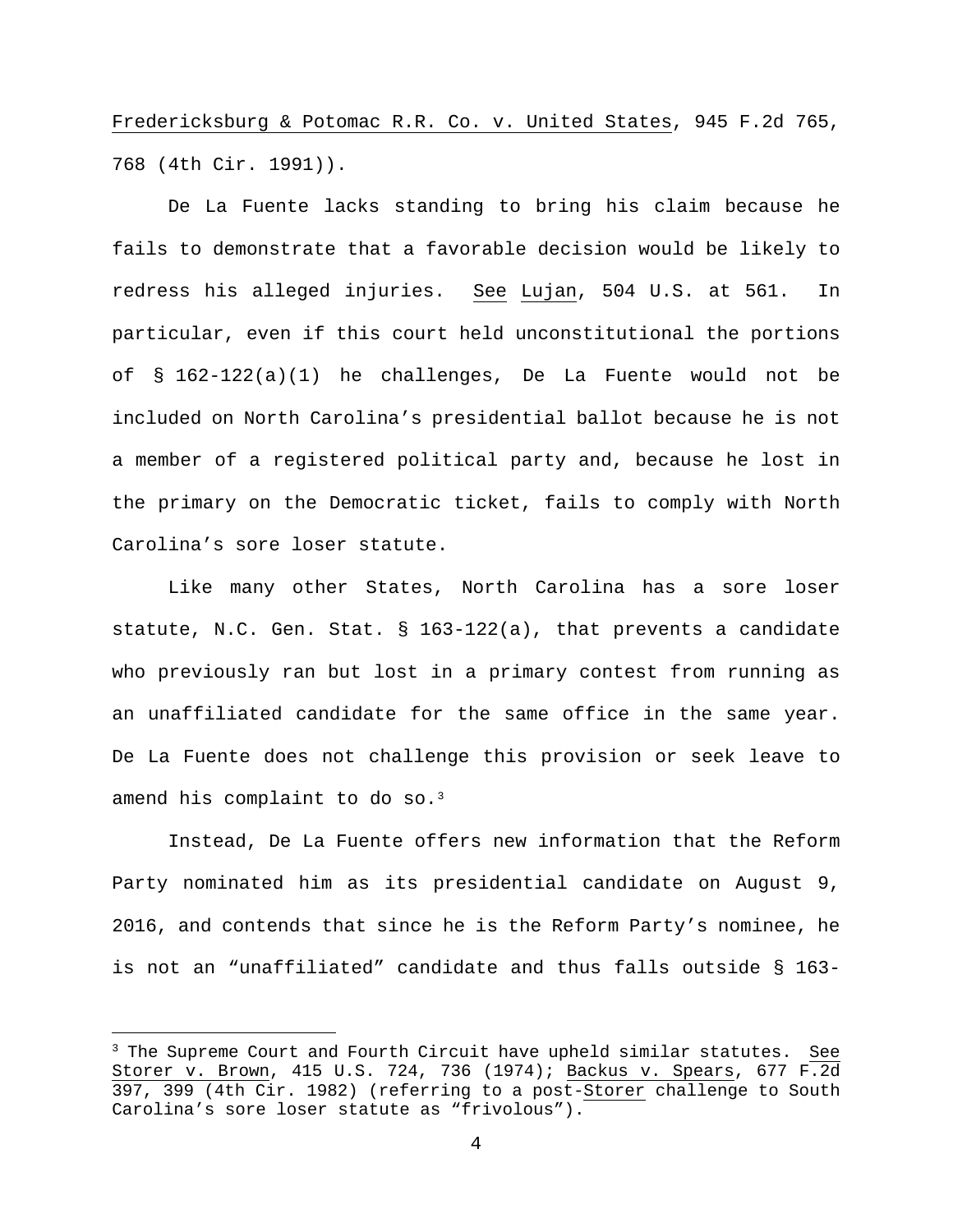122(a)'s scope. (Doc. 15 at 7–8.) Of course, if this were true, his challenges to § 163-122(a)'s other provisions would be moot, since those provisions apply only to unaffiliated candidates. Regardless, the Reform Party does not qualify as a political party for North Carolina election law purposes. As Defendants demonstrate (Doc. 16-1), the Reform Party has not satisfied North Carolina's requirements to become a new political party. See N.C. Gen. Stat. § 163-96. As such, De La Fuente remains unaffiliated and, consistent with the rest of his claims, is subject to § 163- 122(a).

Therefore, even if this court ruled in De La Fuente's favor and declared unconstitutional the challenged provisions of § 163- 122(a)(1), North Carolina's sore loser statute would prevent his inclusion on the ballot. Thus, De La Fuente has failed to demonstrate that a favorable decision could redress his alleged injuries, and his claims fail for lack of standing. Accord Fuente v. Illinois, No. 16-cv-06984, 2016 WL 5720349 (N.D. Ill. Oct. 3, 2016) (dismissing a similar complaint for lack of standing based on Illinois's sore loser statute).

In his opposition to the motion to dismiss, De La Fuente argues that he should be given leave to amend his complaint again to name the remaining members of the State Board of Elections as well as its executive director and to include information about De La Fuente's nomination from the Reform Party. (Doc. 15 at 5-8.)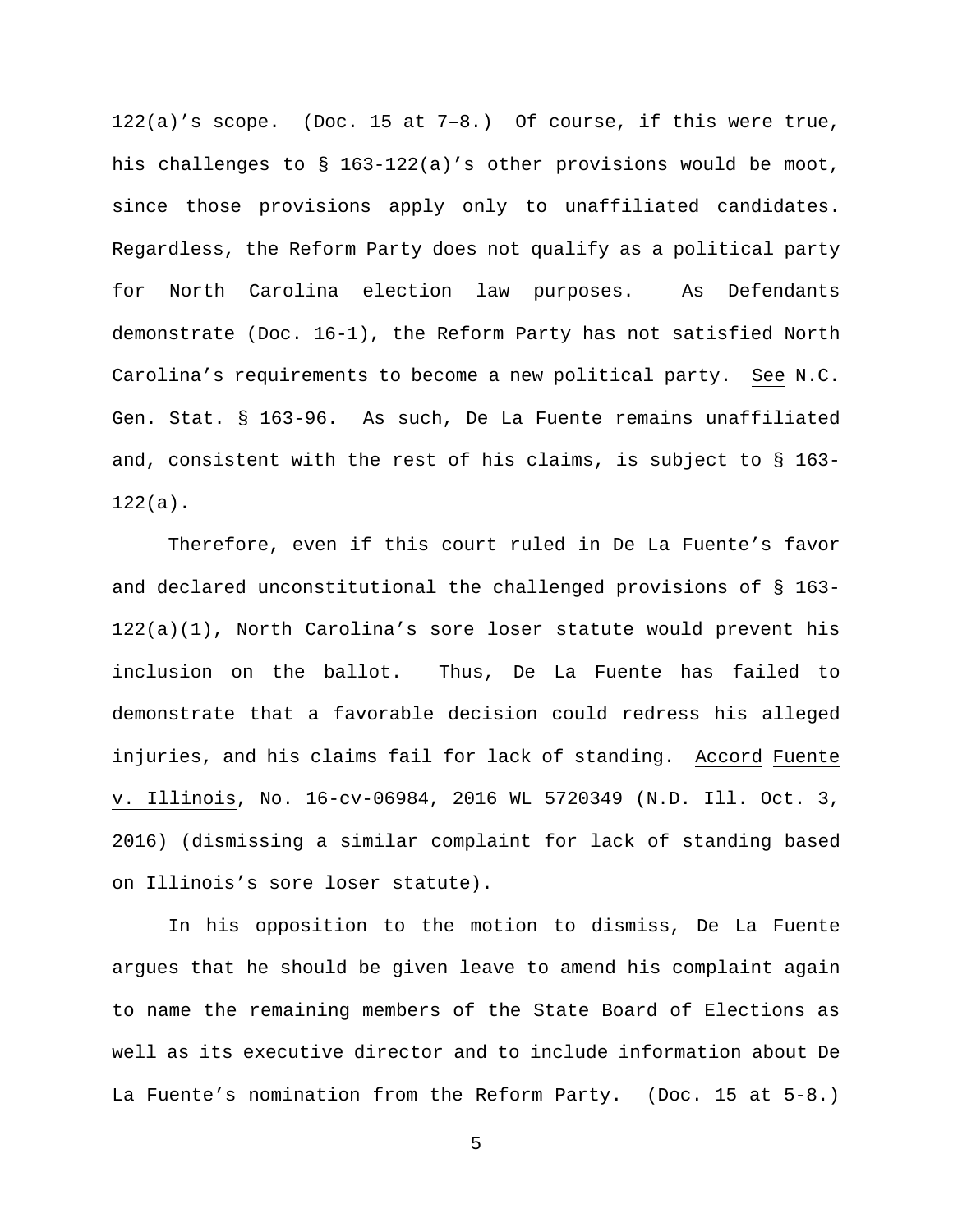While courts should give leave freely "when justice so requires," Fed. R. Civ. P. 15(a), they may deny it as futile "when the proposed amendment is clearly insufficient or frivolous on its face." Anand v. Ocwen Loan Servicing, LLC, 754 F.3d 195, 200 (4th Cir. 2014) (quoting Johnson v. Oroweat Foods Co., 785 F.2d 503, 510 (4th Cir. 1986)). Here, De La Fuente has not filed a formal motion for leave to amend, nor has he attached a copy of a proposed amended complaint required by this court's local rules. See L.R. 15.1. But there is no need to put De La Fuente to this extra burden because none of the proposed amendments saves his claims. The additional parties will not cure the redressability problem, and the Reform Party information sought to be added, if taken as true (as it has been here), would not lead to a different outcome for the reasons noted. The proposed amendment would therefore be futile and would be denied.

## **III. CONCLUSION**

For the reasons stated, the court finds that De La Fuente has not met his burden of demonstrating that he has standing to bring his claim and that this court therefore lacks jurisdiction over the subject matter of this action.

IT IS THEREFORE ORDERED that Defendants' motion to dismiss (Doc. 11) is GRANTED and that this action is DISMISSED WITH PREJUDICE.